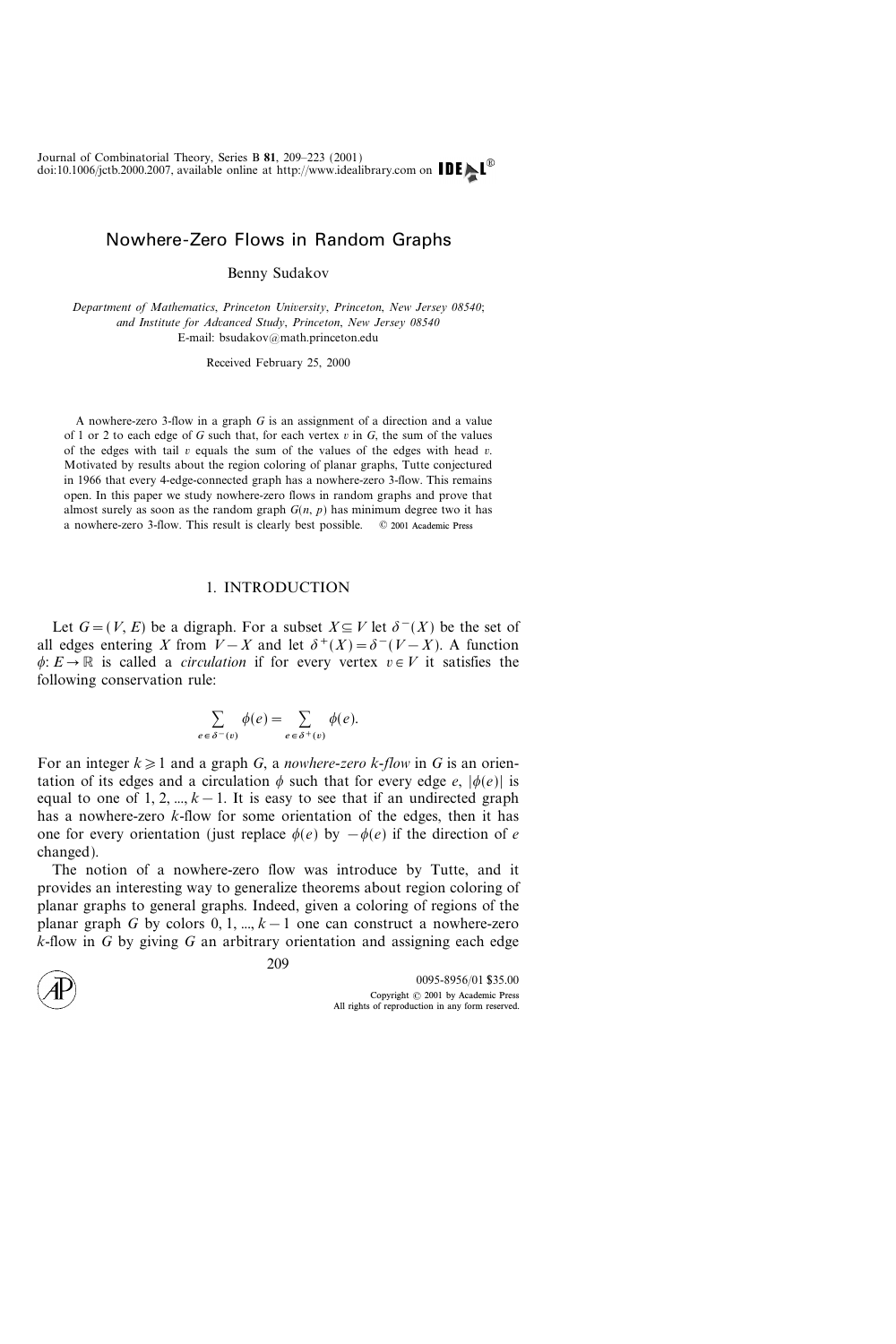$e$  the difference between the values of the colors of the regions bordering  $e$ to its left and right respectively. The converse is also true; it is possible to construct a region coloring of a planar graph from a nowhere-zero flow. Motivated by this connection, Tutte [13] raised the general problem of determining for which value of  $k$  a graph has a nowhere-zero  $k$ -flow. In particular, by a theorem of Grötzsch  $\lceil 6 \rceil$  it is known that every planar graph without cycles of length  $\leq 3$  is 3-vertex-colorable. This implies, by duality, that every 4-edge-connected planar graph has a nowhere-zero 3-flow. Tutte [14] asked in 1966 whether in this statement planarity is needed and conjectured that it is not.

Conjecture 1.1. Every 4-edge-connected graph has a nowhere-zero  $3-flow$ .

This conjecture is still open. It is not even known if there is any fixed  $s$ such that every s-edge-connected graph has a nowhere-zero 3-flow. The best result so far was obtained by Jaeger [8], who proved that every 4-edge-connected graph has a nowhere-zero 4-flow. The following related conjecture was made by P. Seymour [11].

Conjecture 1.2. For any integer  $k\geq 1$  there exist  $s(k)$  such that every s-edge-connected graph has a flow with values 1 and  $(k+1)/k$ .

Motivated by these two conjectures, we study here nowhere-zero flows in the random graph  $G(n, p)$ , as well as in some other models of random graphs. Formally,  $G(n, p)$  denotes the probability space whose points are graphs on a fixed set of  $n$  labeled vertices, where each pair of vertices forms an edge, randomly and independently, with probability  $p$ . The term 'the random graph  $G(n, p)$ " means, in this context, a random point chosen in this probability space. Similarly, we define  $G(n, M)$  to be a random point in the probability space of all graphs on  $n$  vertices with  $M$  edges, where all such graphs are equiprobable. Each graph property  $A$  (that is, a family of graphs closed under graph isomorphism) is an event in this probability space, and one may study its probability  $Pr[A]$ , that is, the probability that the random graph  $G(n, p)$   $(G(n, M))$  lies in this family. In particular, we say that A holds *almost surely* (or a.s., for short), if the probability that  $G(n, p)$   $(G(n, M))$  satisfies A tends to 1 as n tends to infinity.

The subject of random graphs was introduced by Erdős and Rényi [5], who also made a central observation that many natural graph-theoretic properties become true for  $G(n, p)$  in a very narrow range of p. They made the following key definition. A function  $r(n)$  is called a *threshold function* for a graph theoretic property A if  $p(n)/r(n) \to 0$ , as  $n \to \infty$  implies that  $G(n, p)$  a.s. does not have A, while  $p(n)/r(n) \to \infty$ , as  $n \to \infty$  implies that  $G(n, p)$  a.s. has this property. A graph property A is called *increasing*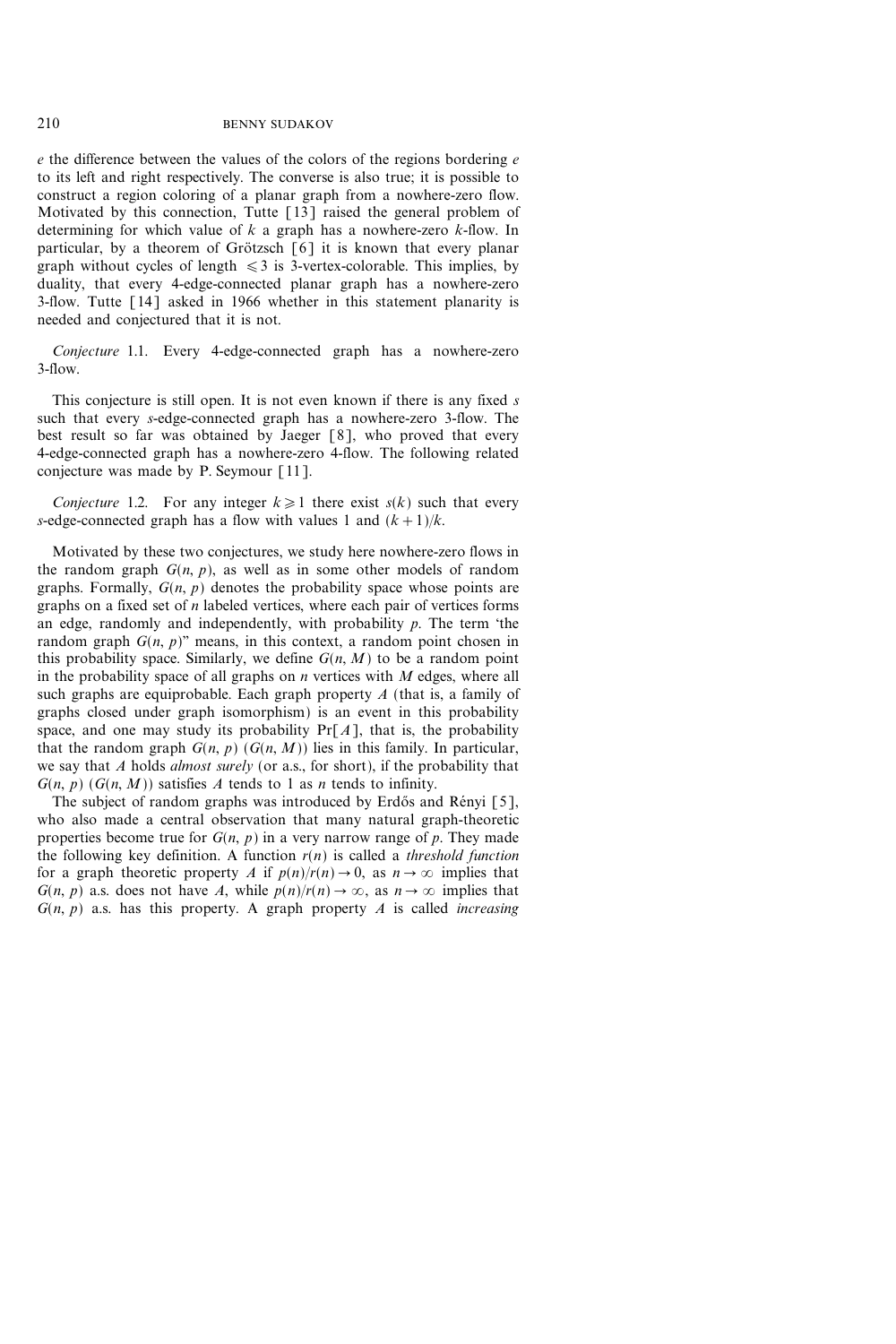(decreasing) if the fact that G satisfies A and  $E(G) \subseteq E(H)$  ( $E(H) \subseteq E(G)$ , respectively) implies that  $H$  has also property  $A$ . A property which is either increasing or decreasing is called monotone.

It was proved by Bollobás and Thomason [4] that every nontrivial monotone property has a threshold function. Unfortunately, the property of having a nowhere-zero  $k$ -flow is not monotone. To see this, consider any loopless graph in which every vertex has even degree. This graph has a nowhere-zero 2-flow, but the addition or deletion of any edge destroys this property. Nevertheless we can prove the following result.

THEOREM 1.3. Let  $k \geq 1$  be a fixed integer and let  $\omega(n)$  be any function tending to infinity together with n, then:

(i) If  $p=(\ln n+(2k-1) \ln \ln n+\omega(n))/n$  then a.s.  $G(n, p)$  has a flow with values 1 and  $(k+1)/k$ .

(ii) If  $p = (\ln n + (2k-1) \ln \ln n - \omega(n))/n$  then a.s.  $G(n, p)$  is either empty or does not have such a flow.

In particular, for  $k=1$  this shows that if we discard the case when p is very small (since for  $p=cn^{-2}$  the random graph can be empty and then obviously will have any flow), we obtain that the property of having a nowhere-zero 3-flow has a threshold. In addition we show that as soon as the minimum degree of the random graph is  $2k$ , it has a flow with values 1 and  $(k+1)/k$ . This is clearly best possible, since a graph containing a vertex of degree  $2k-1$  does not have such a flow. In order to formulate this result precisely we introduce the notion of a random graph process.

A random graph process  $(G_t)_{t=0}^{(2)}$  is a sequence of graphs on  $V=$  $\{1, 2, ..., n\}$  such that  $G_t$  has exactly t edges and  $G_{t+1}$  arises from  $G_t$  by adding to it a single edge chosen uniformly at random from the  $\binom{n}{2} - t$ remaining edges. Clearly, the probability space of all graphs obtained at time M,  $0 \le M \le \binom{n}{2}$ , can be identified with  $G(n, M)$ . Denote by  $\tau_k$  the smallest time t such that the minimal degree of  $G$ , is at least  $2k$ . Then we obtain the following result.

**THEOREM** 1.4. Almost surely a random graph process  $(G_t)_{t=0}^{n \choose 2}$  is such that, for every  $t \ge \tau_k$ , G, has a flow with values 1 and  $(k+1)/k$ .

The rest of this paper is organized as follows. In Section 2 we prove our main theorems. Section 3 deals with nowhere-zero flows in random regular graphs. The final section contains some concluding remarks and open problems. Throughout this paper all logarithms are in base  $e = 2.71828...$ and we assume whenever this is needed that  $n$  is sufficiently large.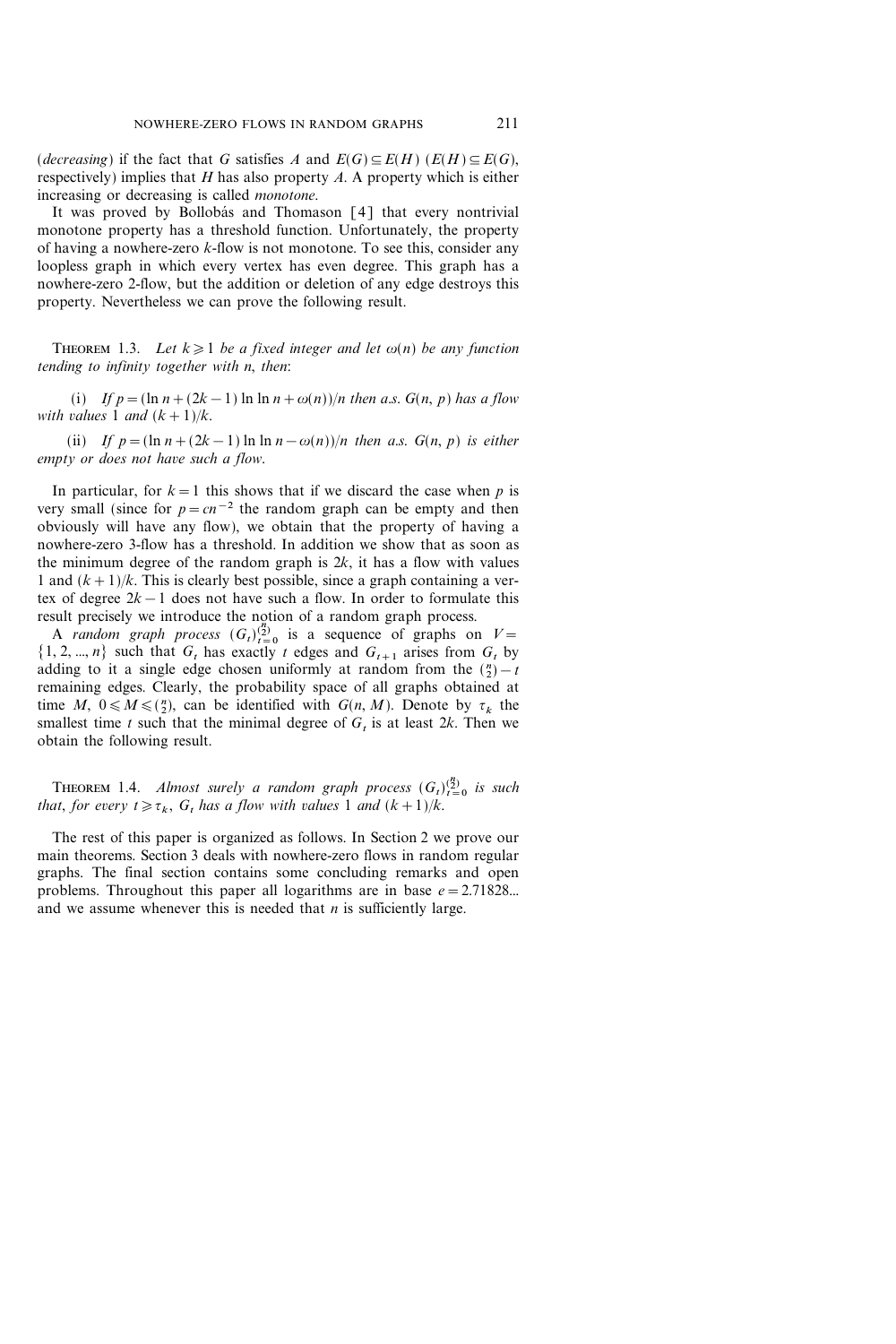# 2. FLOWS IN  $G(n, p)$  AND  $G(n, M)$

In this section we prove our main theorems, Theorems 1.3 and 1.4. We start with the statement of some preliminary results about flows in graphs. Next we present some lemmas dealing with the properties of random graphs and we conclude this section with the proofs of Theorems 1.3 and 1.4.

#### 2.1. Preliminaries

To show the existence of the flow with values 1 and  $(k+1)/k$  in a random graph, we use the following generalization of the max flow-min cut theorem due to Hoffman [7].

PROPOSITION 2.1. Let G be a digraph and let f,  $g: E(G) \to \mathbb{R}$  be two functions such that  $f \le g$ . Then there exists a circulation  $\phi: E(G) \to \mathbb{R}$  satisfying  $f \leq \phi \leq g$  if and only if for every subset  $X \subseteq V(G)$ ,

$$
\sum_{e \in \delta^-(X)} f(e) \leq \sum_{e \in \delta^+(X)} g(e).
$$

If in addition f and g are integer-valued, then there is an integer-valued circulation satisfying  $f \le \phi \le g$ .

As an easy corollary of this result, we obtain the necessary and sufficient conditions for a graph to have a flow with values 1 and  $(k+1)/k$ . This is one of the main ingredients in our proofs.

COROLLARY 2.2. For any integer  $k \geq 1$ , a graph  $G=(V, E)$  has a flow with values 1 and  $(k+1)/k$  if and only if there exists an orientation of its edges such that for every subset  $X$  of  $V$ 

$$
|\delta^-(X)| \leqslant \frac{k+1}{k} |\delta^+(X)|.
$$

*Proof.* Suppose  $G = (V, E)$  has an orientation such that  $|\delta(x)| \le$  $\frac{k+1}{k}$  | $\delta^+(X)$ | for every  $X \subseteq V$ . Define the f and g to be the constant integervalued functions such that for any  $e \in E$ ,  $f(e) = k$  and  $g(e) = k + 1$ . Then an easy computation shows that  $\forall X \subseteq V$ ,

$$
\sum_{e \in \delta^{-}(X)} f(e) = k \left| \delta^{-}(X) \right| \leq k \frac{k+1}{k} \left| \delta^{+}(X) \right| = (k+1) \left| \delta^{+}(X) \right| = \sum_{e \in \delta^{+}(X)} g(e).
$$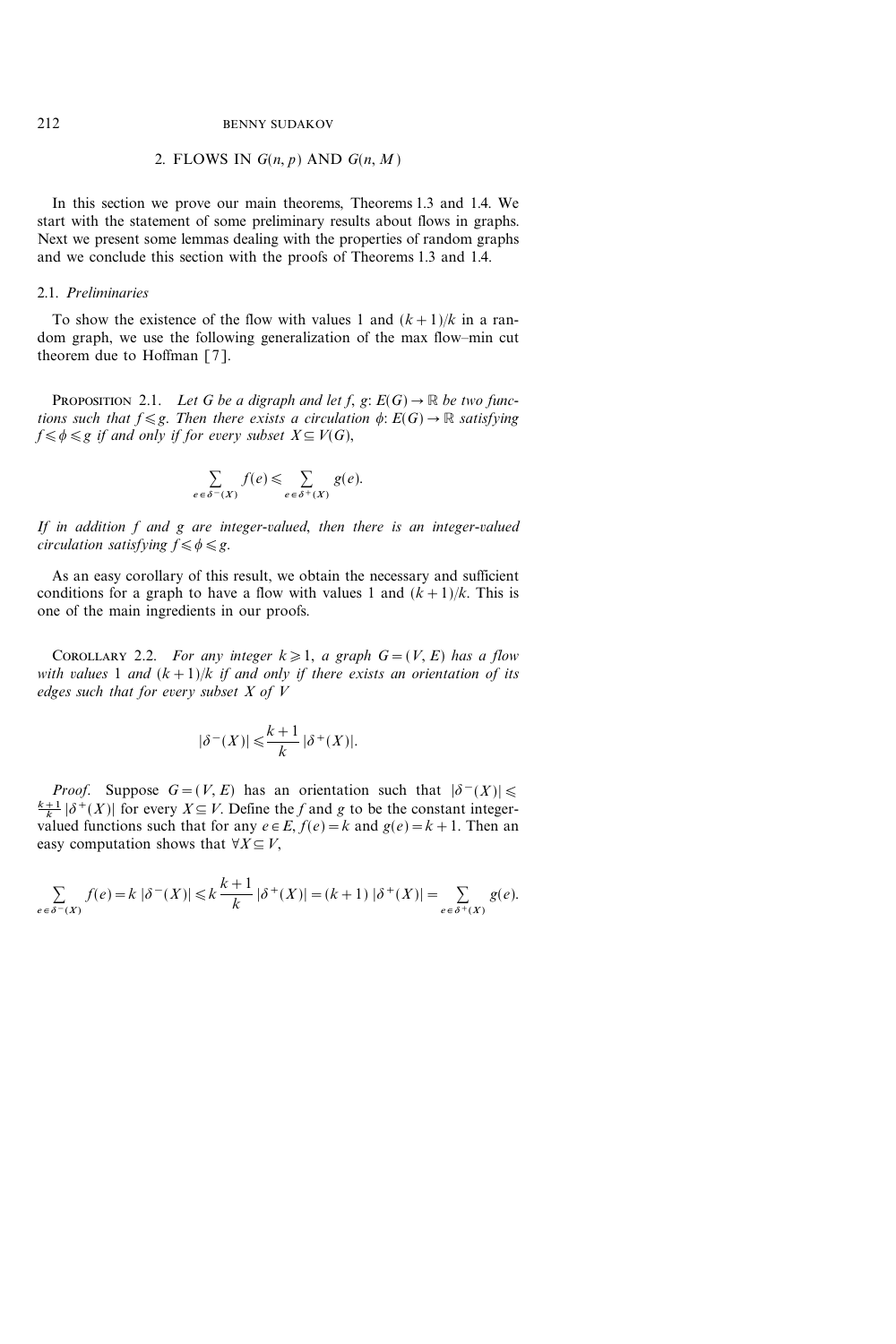Therefore, by Proposition 2.1, there exists an integer-valued circulation  $\phi$ such that  $k \le \phi \le k+1$ . Since for every edge  $\phi(e)$  is an integer, it must be equal to k or  $k+1$ . Let  $\phi'$  be a circulation such that  $\phi'(e)=\phi(e)/k$  for every e. Clearly it is a flow in G with values 1 and  $(k+1)/k$ . This completes the proof of the first part of the statement. The opposite direction follows immediately from Proposition 2.1 by substituting  $f = 1$  and  $g = (k+1)/k$ .

# 2.2. Some Properties of Random Graphs

In this section we present some properties of random graphs which we will use in the proof of the main results. We start with the statement of known results about the behavior of the degree sequence of  $G(n, p)$ . These results can be found in the book of Bollobás [2].

LEMMA 2.3. (a) If  $p \le n^{-3/2}$ , then almost surely the random graph  $G(n, p)$  is either empty or has a vertex of degree one.

(b) For any fixed integer  $k \geqslant 0$  and  $n^{-3/2} \leqslant p \leqslant 1 - n^{-3/2}$  let  $\lambda_k(n) =$  $n\binom{n}{k} p^k (1-p)^{n-k-1}$ . Then almost surely the following assertion holds.

- (i) If  $\lim_{n\to\infty} \lambda_k=0$  then  $G(n, p)$  has no vertices of degree k.
- (ii) If  $\lim_{n\to\infty} \lambda_k = \infty$  then  $G(n, p)$  has a vertex of degree k.

We also need some additional properties of random graphs, which we summarize in the following simple though somewhat technical lemma.

LEMMA 2.4. (a) If  $\ln n/n \leq p \leq 6 \ln n/n$ , then with probability at least  $1-n^{-3/4}$  the random graph  $G(n, p)$  has the following properties:

(i) Every  $i \leq n^{4/5}$  vertices of G span fewer than 3i edges.

(ii) The distance between any pair of vertices of  $G$  with degrees at most  $\sqrt{\ln n}$  is at least three.

(iii) For any subset  $U \subset V(G)$  of size  $n^{4/5} \leq u \leq n/2$ , the number of edges in the cut between U and  $V(G) - U$  is at least  $u \sqrt{\ln n}$ .

(b) If  $p \ge 6$  ln n/n, then with probability at least  $1-o(n^{-1})$  any cut  $(U, V-U)$ , with  $|U| = u \le n/2$  in the random graph  $G(n, p)$ , contains at least  $u \sqrt{\ln n}$  edges.

Proof. Throughout the proof of the lemma we will use the inequality  $\binom{n}{k} \leqslant \left(\frac{en}{k}\right)^k$ .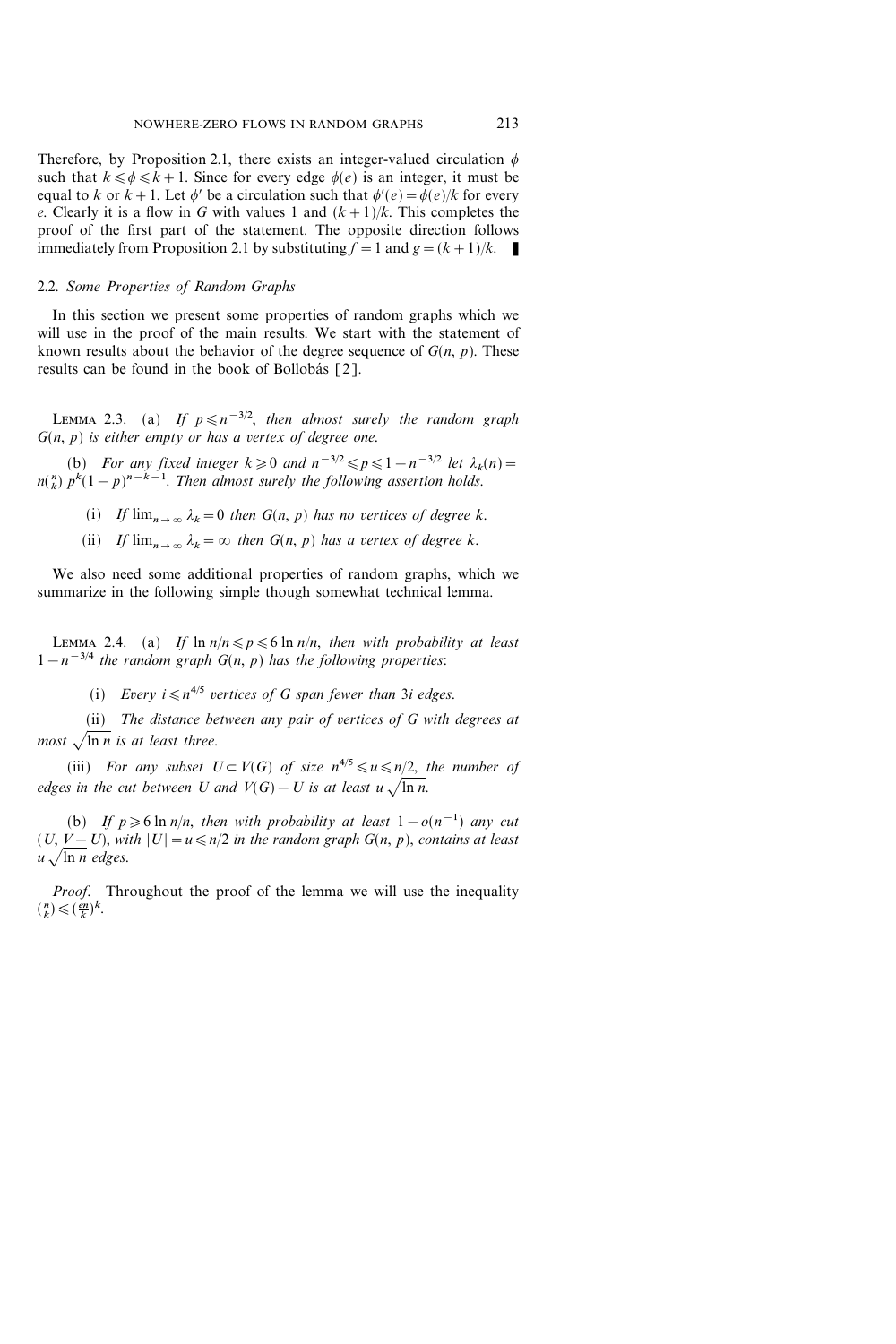(a) (i) The probability of the existence of a subset of size  $i$  violating the assertion (i) of the lemma is at most

$$
\sum_{i=7}^{n^{4/5}} {n \choose i} \left( {i \choose 2} \right) p^{3i} \leq \sum_{i=7}^{n^{4/5}} \left[ \frac{en}{i} \left( \frac{ei}{6} \right)^3 p^3 \right]^i
$$
  
= 
$$
\sum_{i=7}^{n^{4/5}} \left[ \frac{e^4 n i^2 p^3}{6^3} \right]^i \leq \sum_{i=7}^{n^{4/5}} \left[ \frac{e^4 \ln^3 n}{n^{2/5}} \right]^i = o(n^{-3/4}).
$$

(ii) The probability that  $G(n, p)$  contains a pair of adjacent vertices with degrees s and t respectively is at most  $n^2n^{s-1}n^{t-1}p^{s+t-1}$  $(1-p)^{2n-s-t-2}$ . Similarly, the probability of the existence of a path of length two connecting vertices with degrees s and t is at most  $n^3 n^{s-1} n^{t-1}$  $p^{s+t}(1-p)^{2n-s-t-2}$ . Therefore the probability that there exists a pair of vertices violating the assertion (ii) of the lemma is at most

$$
\sum_{s=0}^{\sqrt{\ln n}} \sum_{t=0}^{\sqrt{\ln n}} (n^{s+t} p^{s+t-1} (1-p)^{2n-s-t-2} + n^{s+t+1} p^{s+t} (1-p)^{2n-s-t-2})
$$
  

$$
\leq 2 \ln n n^{2 \sqrt{\ln n} + 1} p^{2 \sqrt{\ln n}} (1-p)^{2n-2 \sqrt{\ln n} - 2}
$$
  

$$
\leq (1+o(1)) \frac{(6 \ln n)^{2 \sqrt{\ln n} + 1}}{n} = o(n^{-3/4}).
$$

(iii) Let U be a subset of vertices of size  $n^{4/5} \le u \le n/2$ . The number of edges  $e(U, V-U)$  in the cut between U and  $V-U$  is a binomially distributed random variable with parameters  $u(n-u)$  and p. Therefore, it follows, by the standard large deviation inequality of Chernoff (see, e.g.,  $[1,$  Appendix A]), that

$$
\Pr(e(U, V - U) \le u \sqrt{\ln n}) = \Pr(e(U, V - U) - pu(n - u)
$$
  
\n
$$
\le -(pu(n - u) - u \sqrt{\ln n})
$$
  
\n
$$
\le e^{-[(pu(n - u) - u \sqrt{\ln n})^2]/[2pu(n - u)]}
$$
  
\n
$$
\le e^{-[pu(n - u)]/2 + u \sqrt{\ln n}} \le e^{-(u \ln n)/4 + u \sqrt{\ln n}}.
$$

Thus the probability that there exists such a cut in  $G(n, p)$  is at most

$$
\sum_{u=n^{4/5}}^{n/2} {n \choose u} e^{-(u \ln n)/4 + u \sqrt{\ln n}} \leqslant \sum_{u=n^{4/5}}^{n/2} \left( \frac{en}{u} \frac{e^{\sqrt{\ln n}}}{n^{1/4}} \right)^u
$$
  

$$
\leqslant \sum_{u=n^{4/5}}^{n/2} \left( \frac{e^{\sqrt{\ln n} + 1}}{n^{1/20}} \right)^u = o(n^{-3/4}).
$$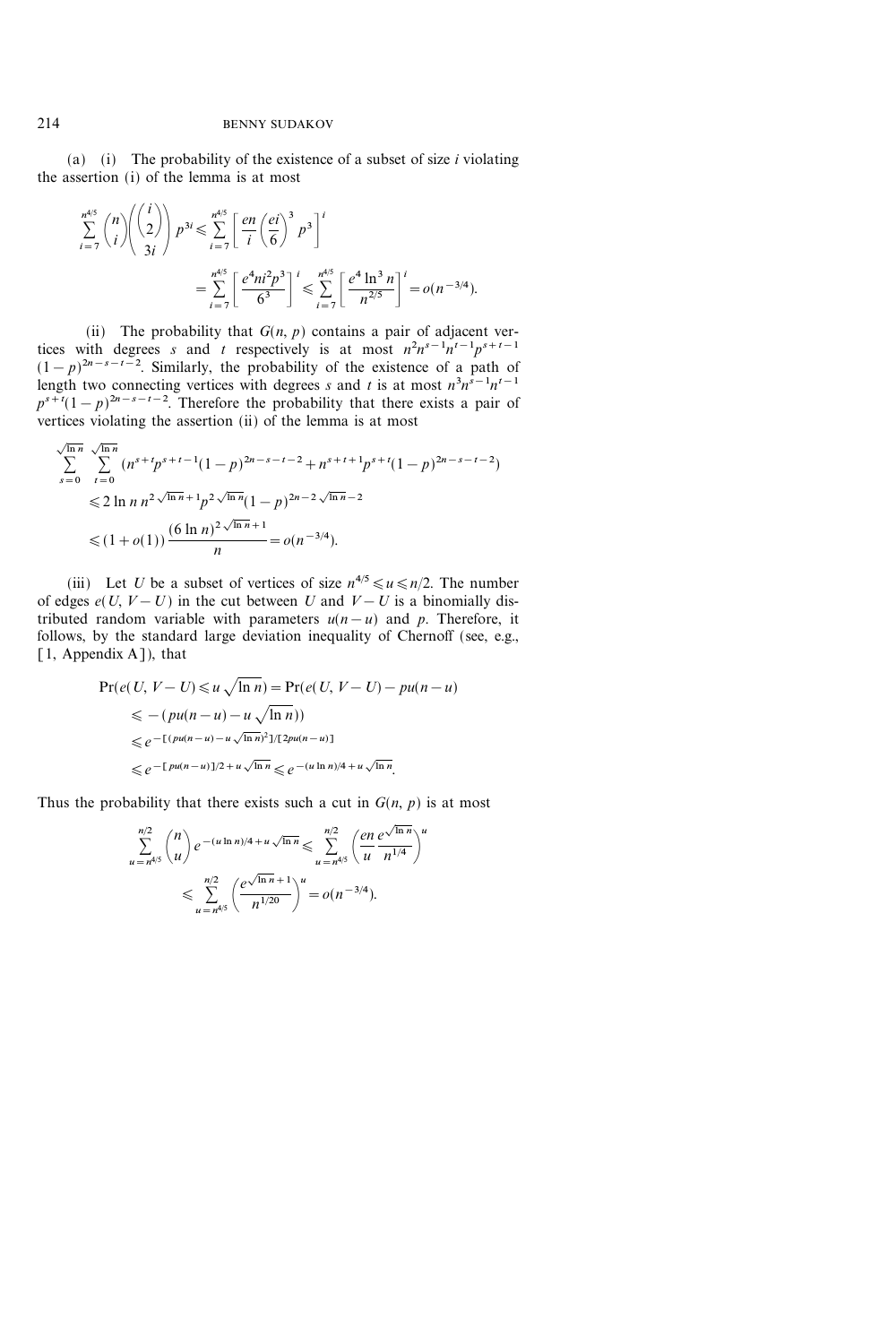(b) Similar to the proof of (iii), the probability that  $G(n, p)$  contains a cut with fewer than  $u \sqrt{\ln n}$  edges is at most

$$
\sum_{u=1}^{n/2} {n \choose u} e^{-pu(n-u)/2 + u\sqrt{\ln n}} \leq \sum_{u=1}^{n/2} {n \choose u} e^{-(3u(n-u)\ln n)/n + u\sqrt{\ln n}}
$$
  

$$
\leq \sum_{u=1}^{n/2} \left( \frac{en}{u} e^{\sqrt{\ln n}} n^{-3 + 3u/n} \right)^u
$$
  

$$
= \sum_{u=1}^{n/2} \left( \frac{e^{\sqrt{\ln n} + 1}}{n^2} \frac{n^{3u/n}}{u} \right)^u
$$
  

$$
\leq \sum_{u=1}^{n/2} \left( \frac{2e^{\sqrt{\ln n} + 1}}{n^{3/2}} \right)^u = o(n^{-1}).
$$

This completes the proof of the lemma.  $\blacksquare$ 

#### 2.3. The Proof of Theorem 1.3

First we need the following result.

Lemma 2.5. Every graph G has an orientation of its edges such that the indegree ( $|\delta^-(v)|$ ) and outdegree ( $|\delta^+(v)|$ ) of every vertex v in G differ by at most one.

*Proof.* Consider a graph  $G=(V, E)$ . Since the sum of the degrees of G is even (it is equal  $2 |E|$ ), it contains an even number of vertices of odd degree. Denote by  $G'$  a multigraph (it may have parallel edges) obtained from G by adding to it a perfect matching on the set all vertices of odd degree. Such matching exists since this set has an even size. Clearly, by definition,  $G'$  has only vertices of even degree. Therefore there exists an eulerian orientation of G' (see, e.g., [9, problem 5.13]) such that every vertex has the same outdegree as indegree. Since in every vertex G differs from  $G'$  by at most one additional edge we can conclude that the restriction of the same orientation to  $G$  satisfies the assertion of the lemma. This completes the proof.  $\blacksquare$ 

Next we show that if a graph is oriented such that the indegree and outdegree of every vertex differ by at most one, then every sufficiently large cut in this graph is almost balanced. This is formulated more precisely in the following easy lemma.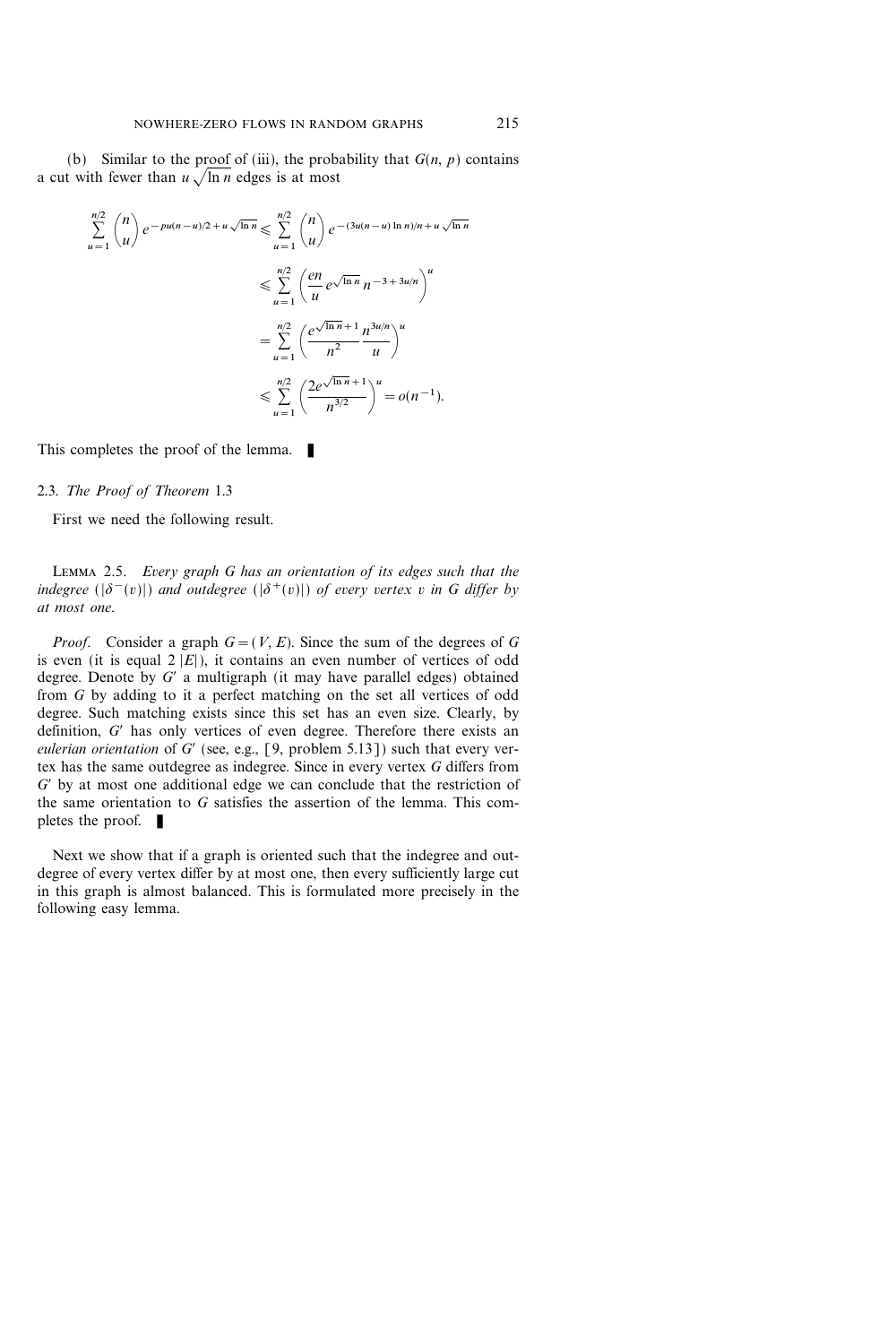#### 216 BENNY SUDAKOV

LEMMA 2.6. Let  $G=(V, E)$  be a digraph in which the indegree and outdegree of every vertex differ by at most one, and let  $X$  be a subset of vertices in G such that the number of edges crossing the cut  $(X, V - X)$  is at least  $(2k+1)$  |X|,  $k\geqslant0$ . Then the inequality

$$
\frac{k}{k+1} |\delta^+(X)| \leqslant |\delta^-(X)| \leqslant \frac{k+1}{k} |\delta^+(X)|
$$

holds.

*Proof.* We prove only the first part of the inequality; the second part can be shown similarly. By definition, the number of edges in the cut is equal to  $|\delta^+(X)| + |\delta^-(X)| \geq (2k+1) |X|$ . Since the indegree and outdegree of every vertex differ by at most one, then an easy computation shows that

$$
|\delta^+(X)| - |\delta^-(X)| = \sum_{v \in X} (|\delta^+(v)| - |\delta^-(v)|) \le |X|
$$
  

$$
\le \frac{1}{2k+1} (|\delta^+(X)| + |\delta^-(X)|).
$$

This inequality implies that  $(2k/(2k+1)) |\delta^+(X)| \leq (2k+2)/(2k+1)$  $|\delta(x) - (X)|$ . Multiplying both sides by  $(2k+1)/(2k+2)$  we conclude that  $k/(k+1)$   $|\delta^+(X)| \leq |\delta^-(X)|$ .

Having finished all necessary preparations, we are now ready to complete the proof of our first theorem.

*Proof of Theorem 1.3.* (i) Let  $G=(V, E), |V|=n$ , be a random graph with edge probability,  $p = (\ln n + (2k-1) \ln \ln n + \omega(n))/n$ , where  $\omega(n)$ tends to infinity arbitrarily slowly. By Lemma 2.5 there exists an orientation of G such that the indegree and outdegree of each vertex differ by at most one. This also implies that for vertices of even degree these two quantities are actually equal. We claim that almost surely this orientation satisfies  $|\delta^-(X)| \leq (k+1)/k |\delta^+(X)|$  for every  $X \subseteq V$ . Thus by Corollary 2.2 the random graph  $G(n, p)$  a.s. has flow with values 1 and  $(k+1)/k$ . Since by definition  $\delta^{-}(X) = \delta^{+}(V-X)$ , it is clearly enough to show that for any subset X of size at most  $n/2$  the following inequality hold almost surely

$$
\frac{k}{k+1} |\delta^+(X)| \le |\delta^-(X)| \le \frac{k+1}{k} |\delta^+(X)|. \tag{1}
$$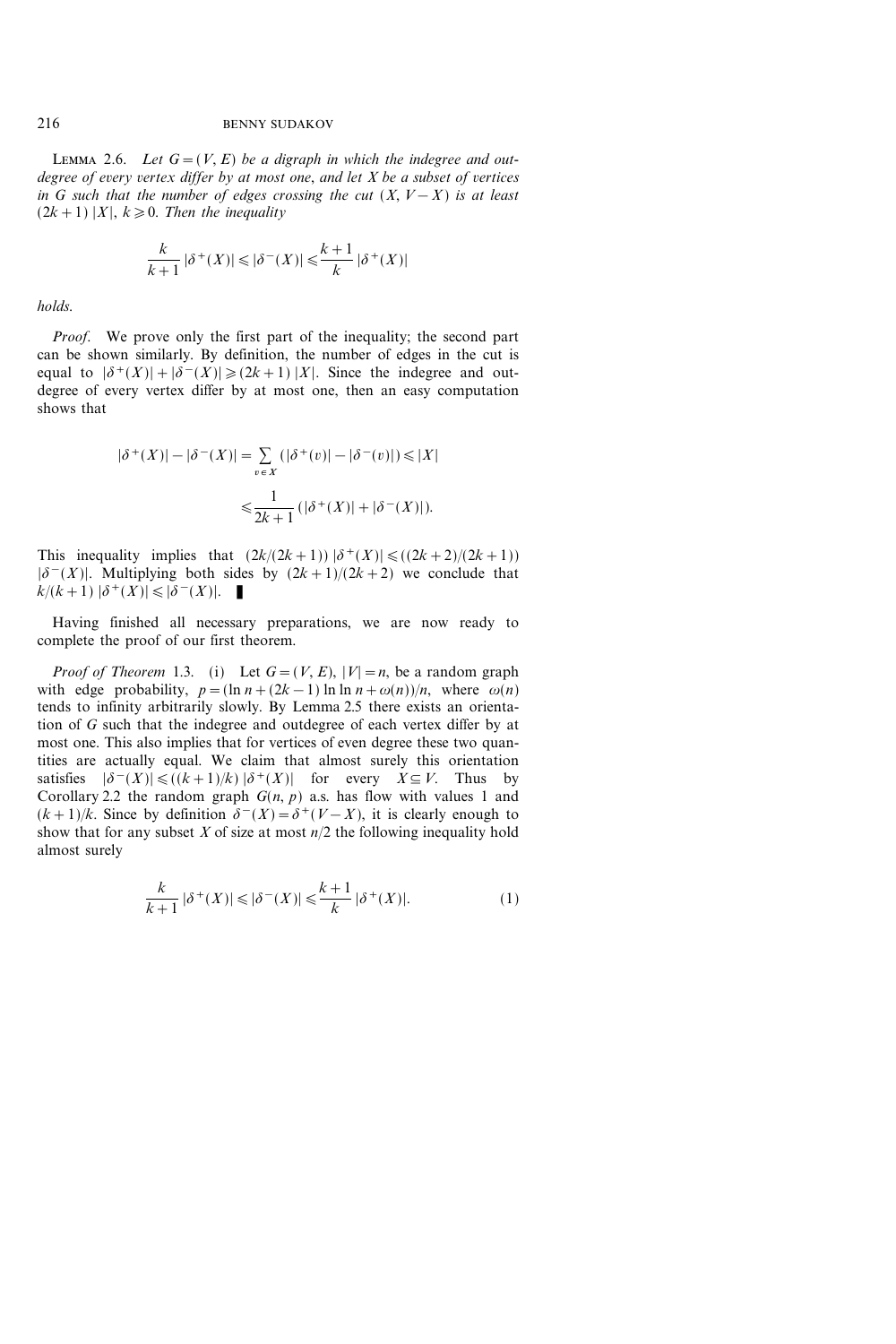Note also that in order to prove this inequality we can restrict our attention only to the  $X \subseteq V$ , for which the subgraph of G induced by X is connected.

First suppose that  $p \ge 6 \ln n/n$  or the size of set X is at least  $n^{4/5}$ . Then by Lemma 2.4 the number of edges between X and  $V-X$  is at least  $\sqrt{\ln n}$   $|X| \ge (2k+1)$   $|X|$ . Thus the inequality (1) follows from Lemma 2.6.

Next we consider the case  $p = (\ln n + (2k-1) \ln \ln n + \omega(n))/n \leq 6 \ln n/n$ and  $|X| \le n^{4/5}$ . By substituting the value of probability p in Lemma 2.3 we obtain that almost surely the minimum degree of  $G$  is at least  $2k$ . If the set X consists of a single vertex v of even degree, then the indegree of v is equal to the outdegree. This implies that  $|\delta^+(X)|=|\delta^-(X)|$ . If the degree of v is odd, it should be at least  $2k+1$ . In that case the inequality (1) follows from Lemma 2.6. Thus we can assume that  $X$  contains at least two vertices.

Let  $X_1$  be the set of vertices from X with degree less than  $\sqrt{\ln n}$  and let  $X_2=X-X_1$ . Note that by Lemma 2.4 the distance between any two vertices in  $X_1$  is a.s. at least three. Since the subgraph of G induced by X is connected, it follows that each vertex in  $X_1$  has at least one neighbor in  $X_2$ and any vertex in  $X_2$  is adjacent to at most one vertex in  $X_1$ . This implies that  $|X_2| \ge |X_1|$  and has a size at least  $|X|/2$ . Denote by e the number of edges spanned by the set  $X$ . Then from Lemma 2.4 we obtain that almost surely this quantity is at most  $3 |X|$ . Therefore an easy computation shows that the number of edges between X and  $V - X$  is equal to

$$
\sum_{v \in X} d(v) - 2e \ge |X_2| \sqrt{\ln n} - 6 |X| \ge \sqrt{\ln n} |X|/2 - 6 |X|
$$
  
=  $(\sqrt{\ln n}/2 - 6) |X| \ge (2k + 1) |X|$ .

Then again the inequality (1) follows from Lemma 2.6. This completes the proof that a.s.  $G(n, p)$  has a flow with values 1 and  $(k+1)/k$ .

(ii) The second part of the theorem follows easily from Lemma 2.3. Indeed, if  $p \leq \ln n/(2n)$  then by this lemma (Parts (a) and (b)) the random graph  $G(n, p)$  is almost surely either empty or contains a vertex of degree one. In the latter case it obviously does not have a flow with nonzero values. So suppose that  $\ln n/(2n) \leq p \leq (\ln n+(2k-1) \ln \ln n-\omega(n))/n$ , where  $\omega(n)$  tends to infinity arbitrarily slowly. Then an easy computation shows that the value of  $\lambda_{2k-1}(n) = n(\frac{n}{2k-1}) p^{2k-1}(1-p)^{n-2k} \ge \Omega(e^{\omega(n)})$ tends to infinity. Therefore by Lemma 2.3 the random graph  $G(n, p)$  will a.s. contain a vertex of degree  $2k-1$ . Clearly such a vertex prevents a graph from having a flow with values 1 and  $(k+1)/k$ . This completes the proof of the theorem.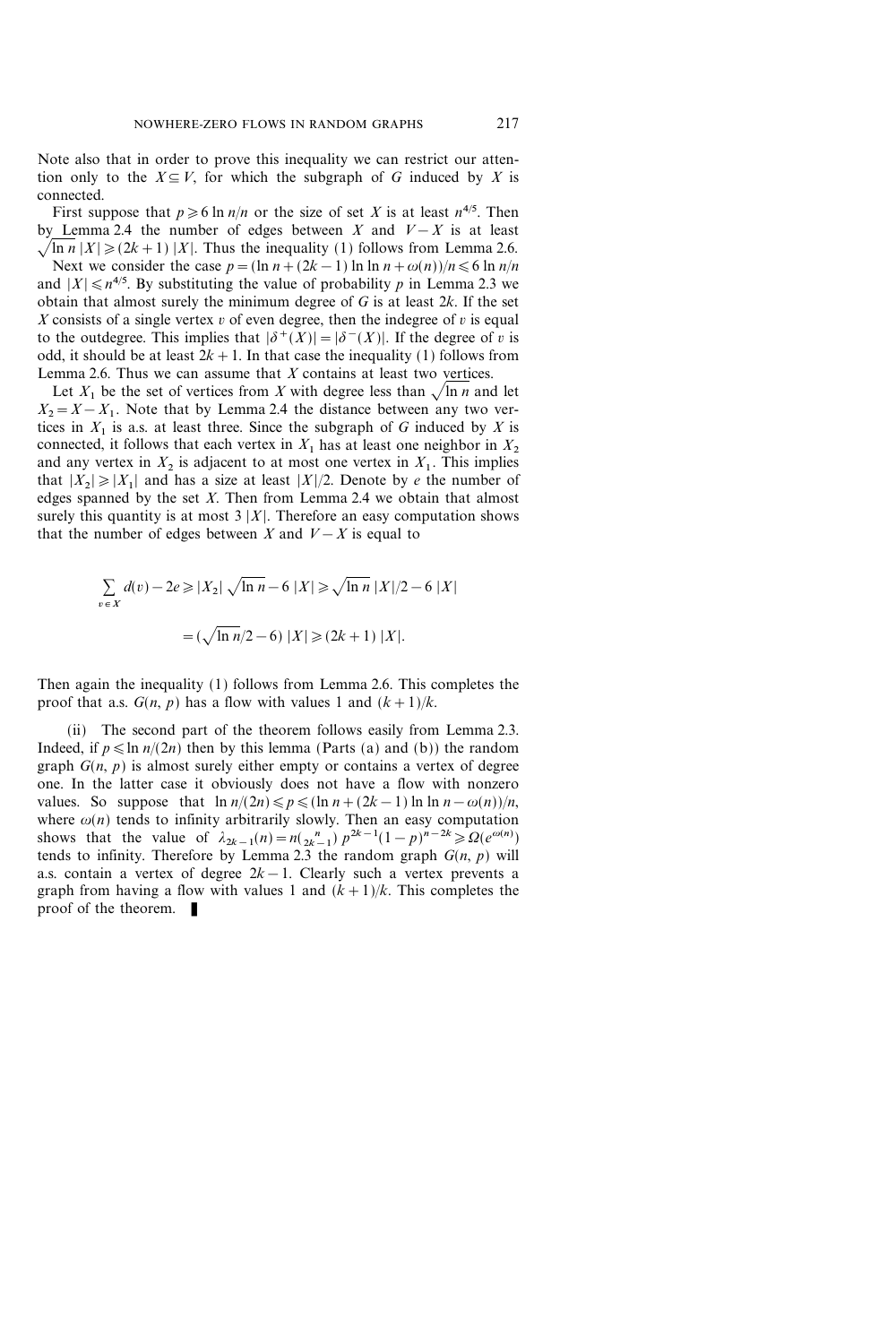# 2.4. The Proof of Theorem 1.4

The proof of Theorem 1.4 which we present here is quite similar to that of Theorem 1.3. Therefore we omit most of the details and outline only additional ideas and techniques we use.

First we will establish a connection between the behavior of two models of random graph  $G(n, p)$  and  $G(n, M)$ . The following result (see., e.g., [2]) shows that these models are practically interchangeable, provided  $M$  is close to  $p(\frac{n}{2})$ .

PROPOSITION 2.7. Let A be any graph property and let  $0 < p = M/{\binom{n}{2}} < 1$ . Denote by  $P_M(A)$ ,  $P_n(A)$  the probabilities that  $G(n, M)$  and  $G(n, p)$ respectively have a property A. Then

$$
P_M(A) \leqslant 3M^{1/2} P_p(A).
$$

This proposition together with Lemma 2.4 immediately implies the following properties of  $G(n, M)$ .

LEMMA 2.8. (a) Let  $(n \ln n)/2 \leq M \leq 3n \ln n$ , then almost surely  $G(n, M)$  has the following properties:

(i) Every  $i \leq n^{4/5}$  vertices of G span fewer than 3i edges.

(ii) The distance between any pair of vertices of G with degrees at most  $\sqrt{\ln n}$  is at least three.

(iii) For any subset  $U \subset V(G)$  of size  $n^{4/5} \leq u \leq n/2$ , the number of edges in the cut between U and  $V(G) - U$  is at least u  $\sqrt{\ln n}$ .

(b) If  $M \ge 3n \ln n$ , then a.s. any cut  $(U, V-U)$  with  $|U|=u \le n/2$  in the random graph  $G(n, M)$  contains at least  $u \sqrt{\ln n}$  edges.

Plugging this lemma into the proof of Theorem 1.3, we obtain the following corollary about orienting  $G(n, M)$ .

COROLLARY 2.9. For any integer  $k \geq 1$  and  $M \geq (n \ln n)/2$ , the random graph  $G(n, M)$  a.s. has an orientation such that the indegree and outdegree of every vertex differ by at most one, and for any set  $X \subset V(G)$  of size  $2 \leq |X| \leq n-2$  it holds that

$$
\frac{k}{k+1} |\delta^+(X)| \leqslant |\delta^-(X)| \leqslant \frac{k+1}{k} |\delta^+(X)|.
$$

Now it remains to show how this corollary implies Theorem 1.4.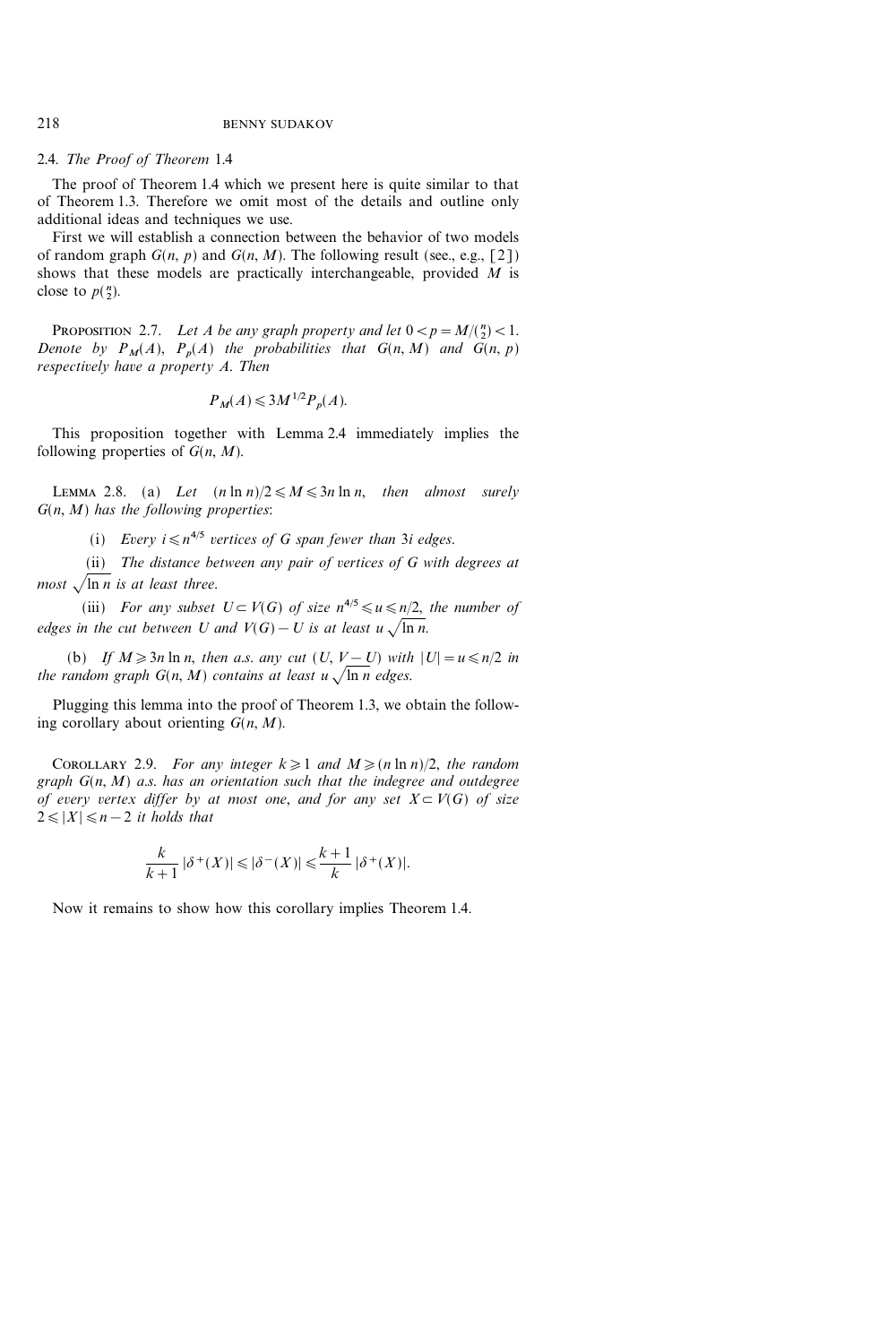*Proof of Theorem* 1.4. Let  $(G_t)_{t=0}^{n \choose 2}$  be a random graph process and let  $\tau_k$  be the smallest time t such that the minimum degree of  $G_t$  is equal to 2k. It is well known (see, e.g., [2]) that for  $M \leq (n \ln n)/2$  the random graph  $G(n, M)$  a.s. has a vertex of degree at most one. Since the probability space of all graphs obtained in a random process at time  $M$  can be identified with  $G(n, M)$  we conclude that almost surely  $\tau_k \geq (n \ln n)/2$ . Thus if  $t \geq \tau_k$  then a.s. the graph  $G_t$  satisfies the assertion of Corollary 2.9 and has a minimal degree of at least  $2k$ . Then a proof, similar to that of Theorem 1.3, shows that the inequality  $(k/(k+1)) |\delta^+(X)| \le |\delta^-(X)| \le$  $((k+1)/k)$   $|\delta^+(X)|$  holds also for any subset X of G, consisting of a single vertex. By Corollary 2.2 this implies that  $G_t$ ,  $t \ge \tau_k$ , almost surely has a flow with values 1 and  $\frac{k+1}{k}$ , completing the proof.

## 3. RANDOM REGULAR GRAPHS

In this section we study nowhere-zero flows in random regular graphs. We use  $G_{n,d}$  to denote the probability space of d regular graphs on n vertices (dn is even), where each such graph is picked uniformly at random. We consider d fixed and  $n \to \infty$  and say that some event in this space occurs almost surely if the probability of this event tends to one when  $n$ tends to infinity.

To generate a random  $d$ -regular graph one can use the following model given in [2, pp. 48–52]. Let  $W = \bigcup_{j=1}^{n} W_j$  be a fixed set of  $2m = dn$  labeled vertices, where  $|W_i| = d$  for each j. A *configuration* F is a partition of W into  $m$  pairs of vertices, called edges of  $F$ . Clearly the number of all possible configurations is  $N(m) = 2m!/(m!2^m)$ . Let  $\mathcal{F}_{n,d}$  be a probability space where all configurations are equiprobable. For  $F \in \mathscr{F}_{n,d}$ , let  $\phi(F)$  be the graph on the vertex set  $\{1, 2, ..., n\}$  in which *ij* is an edge iff F has an edge joining  $W_i$  to  $W_j$ . Clearly  $\phi(F)$  is a graph with maximal degree at most d. More importantly,  $\phi(F)$  is a d-regular graph with probability bounded away from 0 as  $n \to \infty$ , and all *d*-regular graphs are obtained with the same probability. Thus instead of studying properties of random  $d$ -regular graphs we may consider the space of configurations.

If the degree  $d$  of a random regular graph is even then it has an orientation such that the indegree of every vertex is equal to its outdegree. By definition, this implies that for even d the random graph  $G_{n,d}$  has a nowhere-zero 2-flow. This is clearly best possible. Now we consider the case when d is odd. It is well known (see [12]) that a 3-regular graph has a nowhere-zero 3-flow only if it is bipartite. Since the random graph  $G_n$ , 3 almost surely has an odd cycle (see, [2]), we conclude that it does not have a nowhere-zero 3-flow. On the other hand, by a theorem of Robinson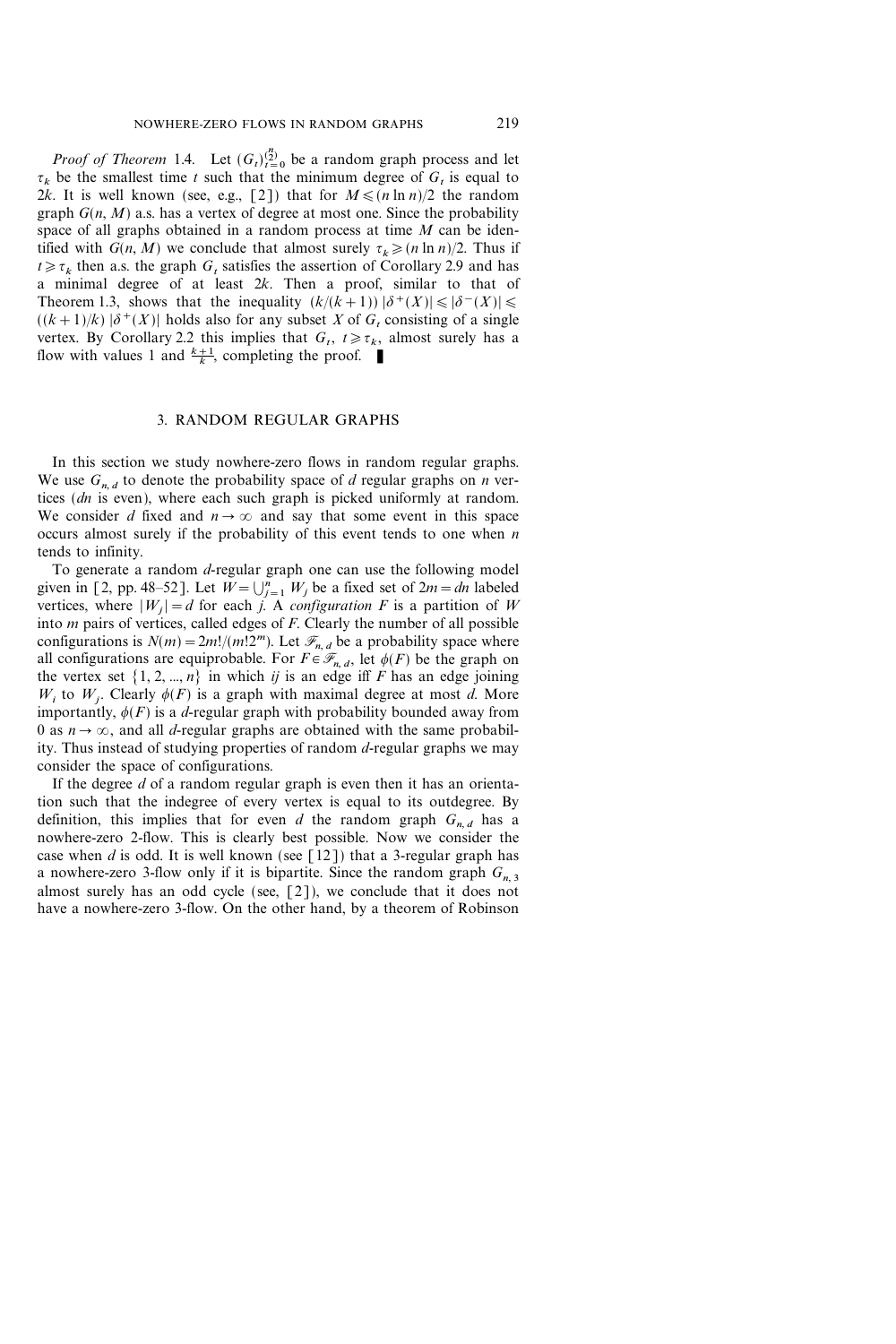and Wormald  $\lceil 10 \rceil$ , for any odd d the edge set of the random d-regular graph a.s. can be partitioned into  $d$  disjoint perfect matchings. This implies (see, [12]) that for all odd values of d almost surely  $G_{n,d}$  has a nowherezero 4-flow. Therefore it remains to determine the odd values of  $d \ge 5$ , for which the random *d*-regular graph a.s. has a nowhere-zero 3-flow. We obtain the following partial result in that direction.

THEOREM 3.1. For every odd  $d \geq 11$  the random d-regular graph  $G_{n,d}$ almost surely has a nowhere-zero 3-flow.

*Proof.* First suppose that  $d \ge 13$ . Then it was proved by Bollobás [3] that a.s. for every subset X of  $G_{n,d}$ , with  $|X| \le n/2$  the number of edges in the cut  $(X, V-X)$  is at least 3 |X|. This result combined with Lemmas 2.5 and 2.6 (for  $k=1$ ) implies that almost surely there exists an orientation of  $G_{n,d}$  such that the inequality

$$
\frac{1}{2} |\delta^+(X)| \leqslant |\delta^-(X)| \leqslant 2 |\delta^+(X)| \tag{2}
$$

holds for every  $X \subseteq V(G)$ . Thus by Corollary 2.2 we obtain that  $G_{n,d}$ ,  $d \geq 13$ , a.s. has a nowhere-zero 3-flow.

To deal with the case  $d=11$ , we first need to establish some properties of random 11-regular graphs.

LEMMA 3.2. Almost surely  $G_{n, 11}$  has the following properties.

(i) For any subset  $X \subset V(G)$ , with  $|X| \le n/2$ , the number of edges in the cut  $(X, V-X)$  is at least 11  $|X|/4$ .

(ii) For any subset  $X \subseteq V(G)$  of size at most n/3 the number of edges in the cut  $(X, V-X)$  is at least 3 |X|.

(iii) The number of subsets X such that the cut  $(X, V - X)$  contains less than  $3 |X|$  edges is at most  $e^{n/9}$ .

*Proof of Lemma* 3.2. Denote by  $P(x, s)$  the probability that a random configuration contains a set  $X \subset V$  such that  $|X| = x$  and there are exactly s edges with exactly one end vertex in  $\bigcup_{i \in X} W_i$ . By definition it is easy to see that

$$
P(x, s) \leq {n \choose x} \left(\frac{11x}{s}\right) {11(n-x) \choose s} s! N\left(\frac{11x-s}{2}\right) N\left(\frac{11(n-x)-s}{2}\right) / N\left(\frac{11n}{2}\right)
$$

$$
= P_0(x, s).
$$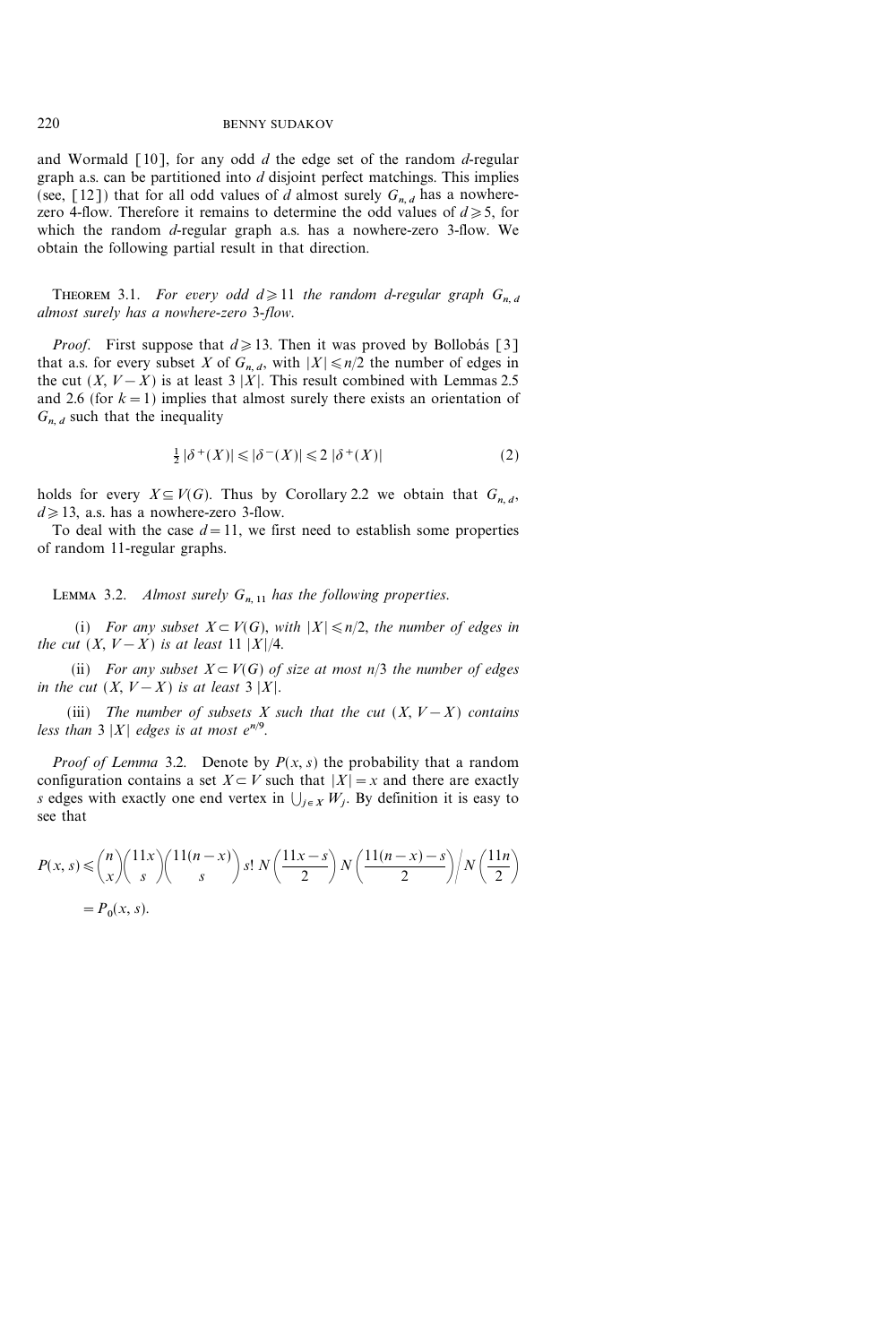In addition, note that for  $0 \le s < s' \le 3x$  we have  $P_0(x, s) \le P_0(x, s')$ . Our theorem follows if we show that

(i) 
$$
\sum_{x \le n/2, s \le 11x/4} P_0(x, s) = o(1),
$$
  
\n(ii) 
$$
\sum_{x \le n/3, s \le 3x} P_0(x, s) = o(1),
$$
  
\n(iii) 
$$
\sum_{x \le n/2, s \le 3x} P_0(x, s) = o(e^{n/9}).
$$

This can be done by straightforward calculations which are implicit in [3], therefore we omit them here.  $\blacksquare$ 

Now we are ready to complete the proof of Theorem 3.1. Let G be a random 11-regular graph and let  $M$  be a perfect matching in  $G$  which exists almost surely (see, e.g.,  $[2]$ ). Consider the following orientation on G. Every edge from the matching is oriented randomly and independently in one of two possible directions. The edges of  $G-M$  are oriented such that the indegree of every vertex is equal to its outdegree (this is possible since  $G-M$  is eulerian). We claim that this orientation a.s. satisfies the inequality (2) for every subset  $|X| \le n/2$  and therefore by Corollary 2.2 a.s.  $G_{n,11}$  has a nowhere-zero 3-flow.

Note that by the definition of the orientation, the indegree and outdegree of every vertex differ by at most one. Therefore if the number of edges in the cut  $(X, V-X)$  is at least 3 |X| then the inequality (2) follows from Lemma 2.6. Thus it is enough to consider set  $X$  for which the size of the cut is smaller than  $3 |X|$ . In that case, from Lemma 3.2 we conclude that  $n/3 \leq |X| = x \leq n/2$  and the number of edges in the cut  $(X, V - X)$  is at least  $11x/4$ . Now an easy computation shows that the set X violates the inequality (2) only if the number of edges from matching  $M$  with the head in X differs by at least  $11x/12$  from the number of edges from M with the tail in  $X$ . But this difference  $z$  is a sum of at most  $x$  mutually independent random variables  $z_i$  such that  $Pr(z_i=1)=Pr(z_i=-1)=1/2$ . Therefore by the standard large deviation inequality the probability of this event is at most

$$
\Pr(|z| \ge a = 11x/12) \le 2e^{-a^2/2x} = 2e^{-(11/12)^2 \cdot x/2} \le e^{-n/8}.
$$

Hence, by Lemma 3.2, the probability that there exists a set  $X$  violating inequality (2) is at most  $e^{n/9}e^{-n/8} = o(1)$ . This completes the proof of the theorem.  $\blacksquare$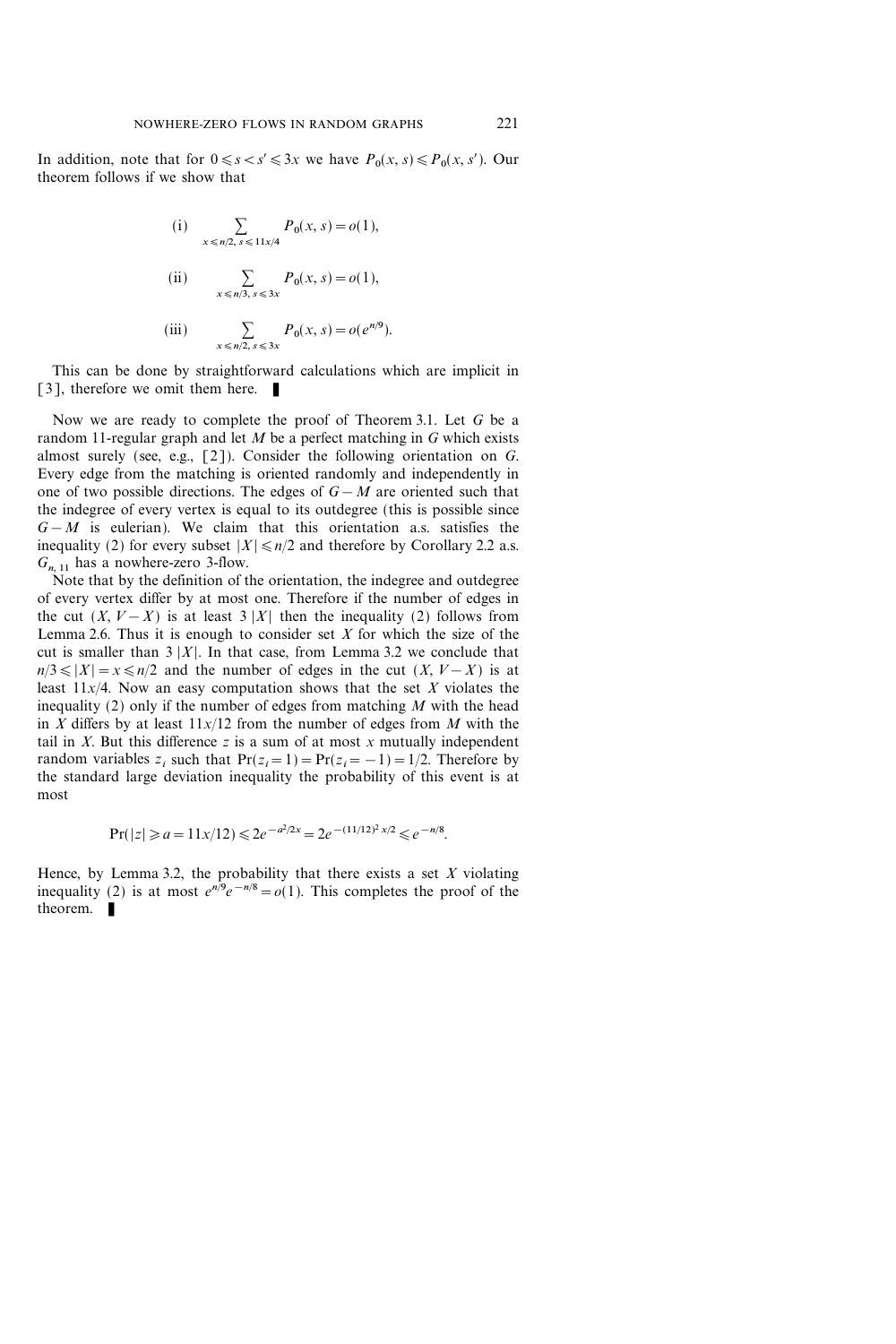# 4. CONCLUDING REMARKS AND OPEN PROBLEMS

In the proof of Theorem 1.3 we show that almost surely as soon as the random graph  $G(n, p)$ , ln  $n/n \leq p$ , has minimal degree 2k, it has a flow with values 1 and  $(k+1)/k$ . Since the behavior of the degree sequence of  $G(n, p)$ is very well understood (see [2]) we can obtain the following corollary.

COROLLARY 4.1. Let c be a fixed real number and let  $p = (\ln n +$  $(2k-1)$  ln ln  $n+c$ )/n, then the probability that  $G(n, p)$  has a flow with values 1 and  $(k+1)/k$  tends to  $e^{-2e^{-c}/(2k-1)!}$  as n tends to infinity.

Let us define the *isoperimetric number* of a graph  $G=(V, E)$  to be  $i(G) = min_{X \subset V} e(X, V - X) / |X|$ , where  $e(X, V - X)$  is the number of edges in the cut  $(X, V-X)$ . It was proved by Bollobás [3] that when  $d \rightarrow \infty$ then  $i(G_{n,d})$  is almost surely at least  $d/2-O(\sqrt{d})$ . Combining this with Lemmas 2.5 and 2.6 in a manner similar to that used in the proof of Theorem 1.3, we obtain the following proposition, which complies with Conjecture 1.2.

PROPOSITION 4.2. For any integer  $k\geqslant1$ , there exists a d(k), such that the random d-regular graph  $G_{n,d}$  with  $d>d(k)$  a.s. has a flow with values 1 and  $(k+1)/k$ .

The interesting question which remains open is to decide whether a 5-regular random graph a.s. has a nowhere-zero 3-flow. Since it is known that this graph is almost surely 5-edge-connected, Tutte's Conjecture 1.1 suggests that this question has an affirmative answer.

## ACKNOWLEDGMENT

I thank M. DeVos for a stimulating discussion about nowhere-zero flows and for his comments on an early version of this paper. I also thank an anonymous referee for pointing out an error in the first version of the paper.

### **REFERENCES**

- 1. N. Alon and J. Spencer, "The Probabilistic Method," Wiley, New York, 1992.
- 2. N. Bollobás, "Random Graphs," Academic Press, London, 1985.
- 3. B. Bollobás, The isoperimetric number of random regular graphs, *Europ. J. Combin.* 9  $(1988), 241 - 244.$
- 4. B. Bollobás and A. Thomason, Threshold functions, *Combinatorica* 7 (1986), 35–88.
- 5. P. Erdős and A. Rényi, On the evolution of random graphs, *Publ. Math. Inst. Hungar.* Acad. Sci. 5 (1960), 17-61.